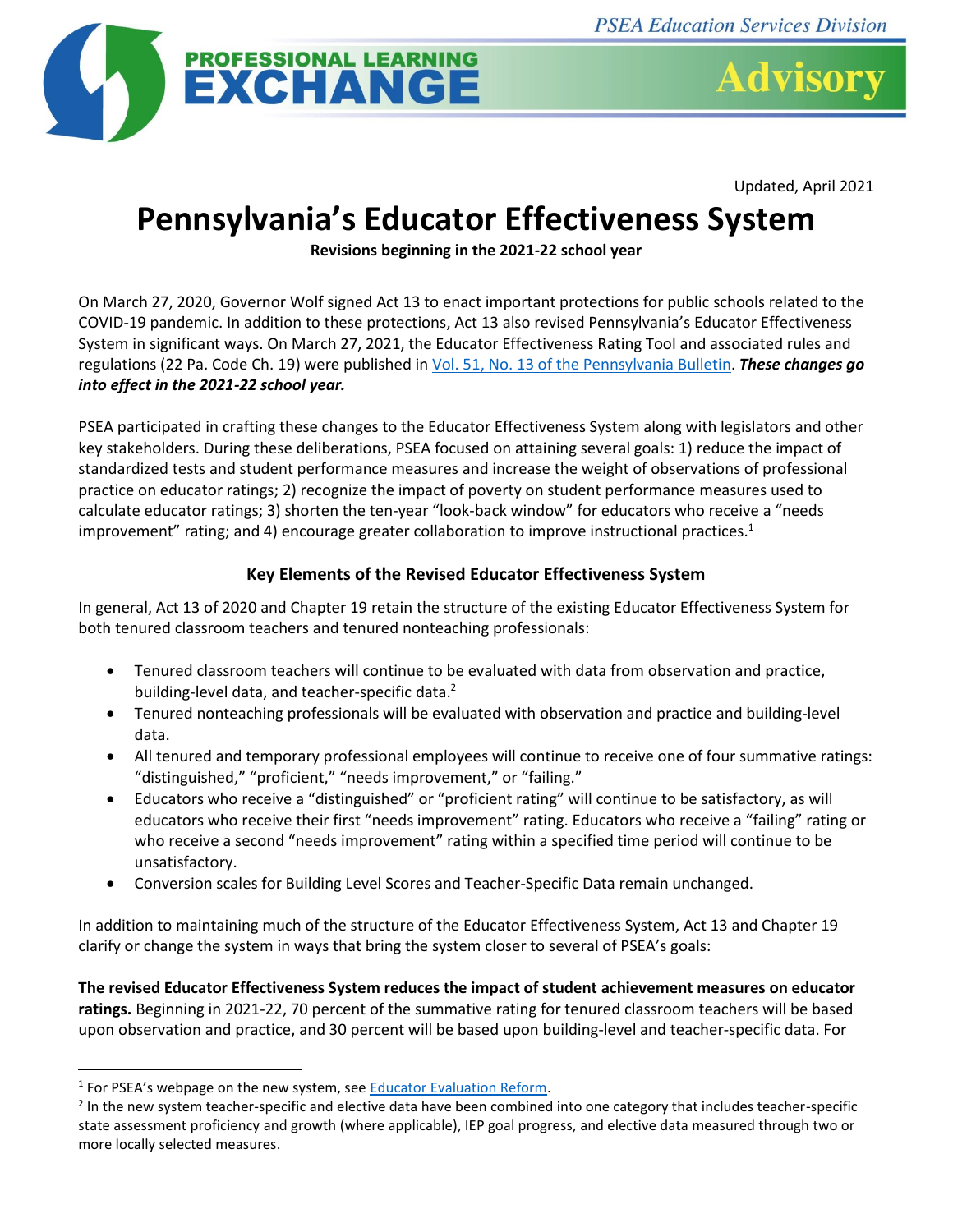tenured, satisfactory nonteaching professionals, observation and practice will account for 90 percent of a summative rating and building-level data will account for 10 percent.

**The revised Educator Effectiveness System takes some account of poverty in calculating a building-level score for use in summative ratings.** In the current evaluation system, educators who work in schools serving students from economically disadvantaged families typically receive lower scores on building-level data because of the impact of poverty on these measures. Act 13 and Chapter 19 create a "challenge multiplier" to mathematically adjust a building-level score to take some account of the impact of poverty on student performance measures. This will reduce the negative impact of poverty on the summative ratings of educators working in buildings serving students from economically disadvantaged families.

**The revised Educator Effectiveness System reduces the number of years in which a second "needs improvement" rating equals an unsatisfactory rating.** In the current system, an educator's first "needs improvement" rating is considered satisfactory, but a second "needs improvement" rating at any time during a ten-year window while working for the same employer in the same area of certification is considered unsatisfactory. Act 13 and Chapter 19 reduce the ten-year window to four years; if an educator receives a second "needs improvement" rating that is not within four years of the first, then both ratings are satisfactory

**The revised Educator Effectiveness System clarifies that administrators cannot place limits on the number or percent of educators who receive a "distinguished" rating.** In some cases, PSEA members have reported both formal and informal caps on the number of tenured or temporary professional employees within a building or school entity who may receive a "distinguished" rating. To address this, Act 13 and Chapter 19 state that an employer may not limit the number or percent of "distinguished" ratings through policies, guidelines, or practices.

**The revised Educator Effectiveness System simplifies the building-level data.** Currently, the building-level score is comprised of seven types of data including Advanced Placement course participation and data from the SAT. The revised measure includes include only four types of data: student performance on state assessments; valueadded, student growth calculations (PVAAS); graduation rates; and attendance rates.

**Professional employees who receive an "unsatisfactory" rating may receive evaluations mid-year.** Because building-level and some teacher-specific data are not immediately available for inclusion in a summative rating and are not direct measures of an individual educator's practice, professional employees who receive an unsatisfactory on their most recent summative rating will be evaluated with observation and practice (70 percent) and LEAdeveloped measures (30 percent) using an interim rating form. All temporary professional employees will receive at least two semi-annual ratings based entirely on observation & practice. In practical terms beginning in 2021-22, ratings for tenured professional employees who received an unsatisfactory rating and any temporary professional employees can be issued before the end of the school year.

Additional language in Act 13 and Chapter 19 provide clarity on the following issues:

- 1. Educators may provide evidence of their performance on any component of the rating tool.
- 2. Evaluators may use both classroom walk-throughs and comprehensive classroom observations to gather evidence. Comprehensive classroom observations must include a pre-conference and a post-conference.<sup>3</sup>
- 3. LEA-selected measures may be altered mid-year upon agreement of both the employee and employer and/or carried over between years as appropriate.
- 4. Professional employees who receive a satisfactory rating cannot be evaluated more than once a year.

<sup>&</sup>lt;sup>3</sup> Upon mutual agreement of an evaluator and professional employee, a postconference may be waived for documented extenuating circumstances. If the extenuating circumstances are raised by the evaluator, a professional employee who does not receive a postconference cannot receive a rating of "needs improvement" or "failing" on the classroom observation component. The postconference cannot be waived for a temporary professional employee.